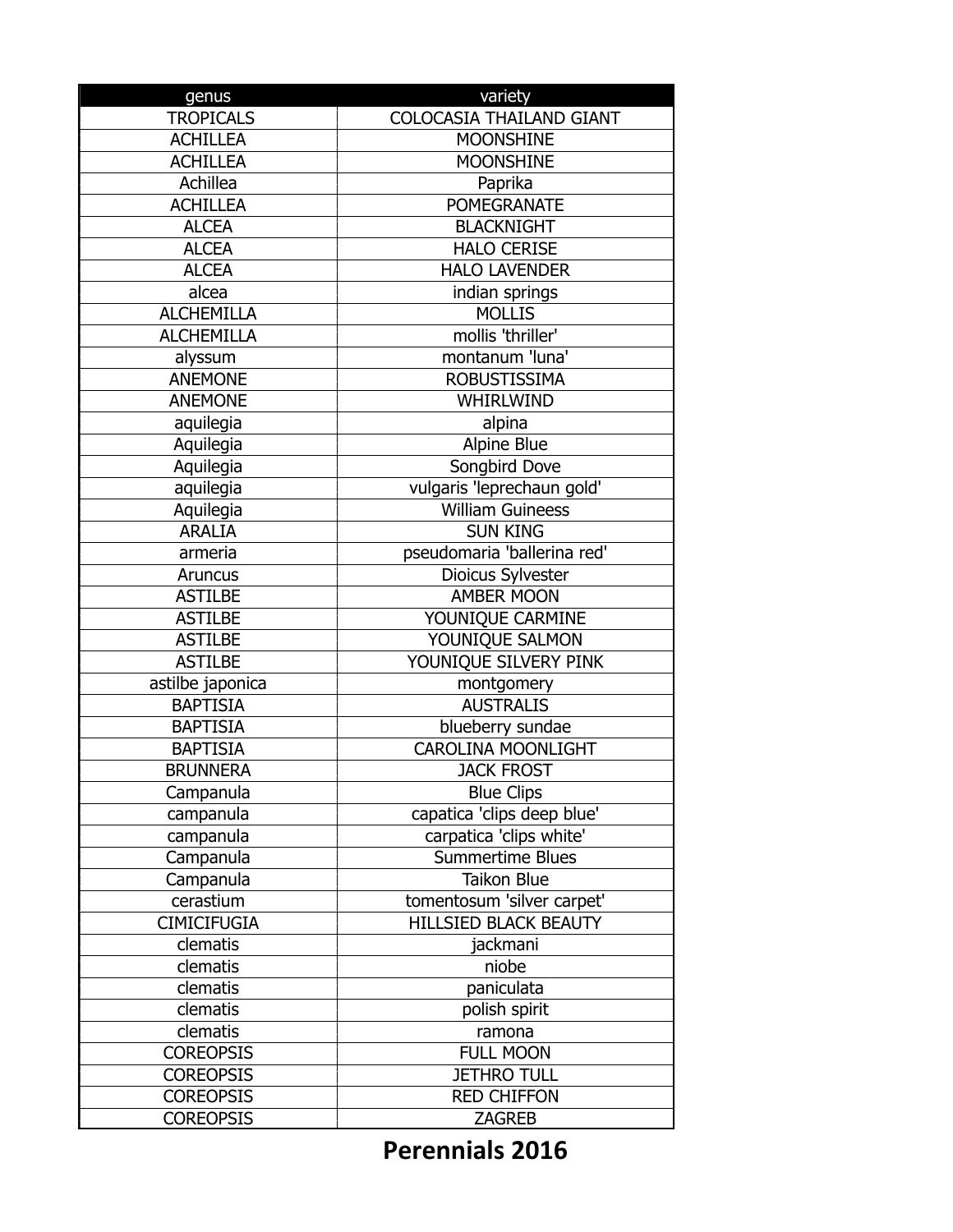| <b>CROCOSMIA</b>    | <b>BRIGHT EYES</b>          |
|---------------------|-----------------------------|
| <b>CROCOSMIA</b>    | <b>LUCIFER</b>              |
| <b>CROCOSMIA</b>    | PRINCE OF ORANGE            |
| DELPHINIUM          | <b>BLUE LACE</b>            |
| DELPHINIUM          | <b>COBALT DREAMS</b>        |
| DELPHINIUM          | <b>LILAC LADIES</b>         |
| DELPHINIUM          | new mil. dwarf stars        |
| DELPHINIUM          | <b>PAGAN PURPLE</b>         |
| <b>DELPHINIUM</b>   | PINK PUNCH                  |
| <b>Dianthus</b>     | Fire Star                   |
| <b>Dianthus</b>     | Shooting Star               |
| <b>Dianthus</b>     | <b>Zing Rose</b>            |
| <b>DICENTRA</b>     | <b>LUXURIANT</b>            |
| Dicentra            | old fashion white           |
| <b>DICENTRA</b>     | SPECTABALIS 3-5 EYE         |
| <b>DICENTRA</b>     | <b>SPECTABALIS</b>          |
| <b>DIGITALIS</b>    | DALMATION PURPLE IMPROVED   |
| <b>DIGITALIS</b>    | <b>SUGAR PLUM</b>           |
| <b>ECHINACEA</b>    | <b>MAGNUS</b>               |
| <b>ECHINACEA</b>    | <b>PURPLE EMPEROR</b>       |
| echinacea           | white swan                  |
| echinops            | ritro                       |
| <b>EUPHORBIA</b>    | <b>BONFIRE</b>              |
| <b>EUPHORBIA</b>    | <b>POLYCHROMA</b>           |
| FERN, ANTHYRIUM     | <b>GODZILLA</b>             |
| FERN, ANTHYRIUM     | <b>PICTUM</b>               |
| <b>GERANIUM</b>     | <b>NEW HAMPSHIRE PURPLE</b> |
| <b>GERANIUM</b>     | PERFECT STORM               |
| <b>GERANIUM</b>     | sanguineum 'visions violet' |
| <b>GERNAIUM</b>     | <b>ROZANNE</b>              |
| guara               | whirling butterflies        |
| <b>HEMEROCALLIS</b> | <b>APRICOT SPARKLES</b>     |
| <b>HEMEROCALLIS</b> | <b>BELA LUGOSI</b>          |
| <b>HEMEROCALLIS</b> | <b>BUTTERED POPCORN</b>     |
| <b>HEMEROCALLIS</b> | early bird cardinal         |
| <b>HEMEROCALLIS</b> | <b>HAPPY RETURNS</b>        |
| <b>HEMEROCALLIS</b> | <b>HYPERION</b>             |
| <b>HEMEROCALLIS</b> | <b>LITTLE GRAPETTE</b>      |
| <b>HEMEROCALLIS</b> | <b>MAJESTIC MOVES</b>       |
| <b>HEMEROCALLIS</b> | <b>MIDNIGHT RAIDER</b>      |
| <b>HEMEROCALLIS</b> | <b>MIGHTY CHESTNUT</b>      |
| <b>HEMEROCALLIS</b> | PINK ABUNDANCE              |
| <b>HEMEROCALLIS</b> | red razzle                  |
| <b>HEUCHERA</b>     | <b>BERRY TIMELESS</b>       |
| <b>HEUCHERA</b>     | brazen raisin               |
| heuchera            | frosted violet              |
| <b>HEUCHERA</b>     | <b>OBSIDIAN</b>             |
| <b>HEUCHERA</b>     | PEACH FLAMBE                |
|                     |                             |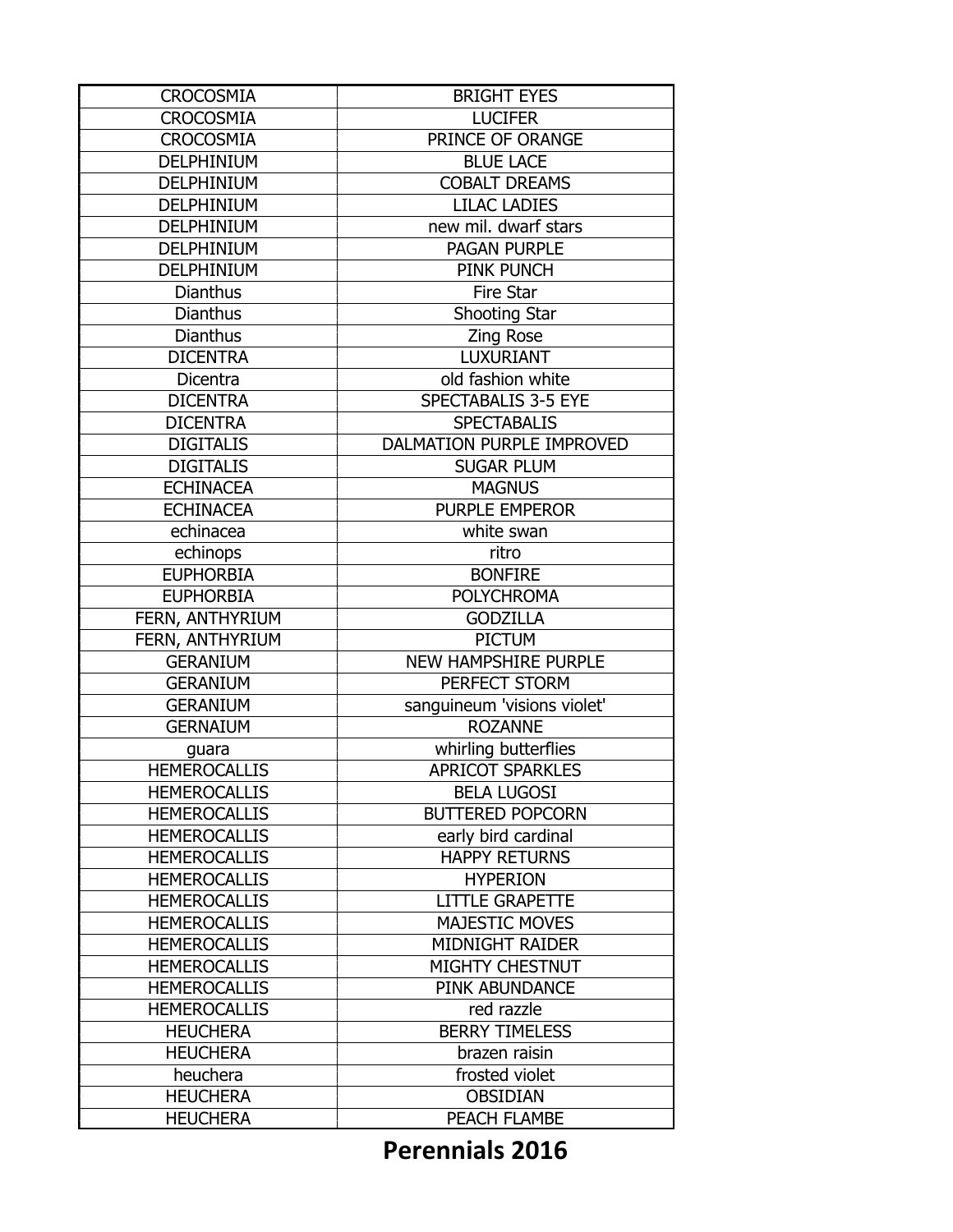| captain kirk<br>hosta<br><b>CURL FRIES (MIMI)</b><br><b>HOSTA</b><br>DREAM WEAVER (M)<br><b>HOSTA</b><br>FIRST FROST (M)<br><b>HOSTA</b><br><b>GUARDIAN ANGEL (L)</b><br><b>HOSTA</b><br>high society<br>hosta<br>hosta<br>june<br>paradigm<br><b>HOSTA</b><br>PATRIOT (L)<br><b>HOSTA</b><br>POCKET FULL OF SUNSHINE (S)<br><b>HOSTA</b><br>PRAYING HANDS (M)<br><b>HOSTA</b><br><b>HOSTA</b><br>sagae<br><b>HOSTA</b><br>victory<br><b>HOSTA</b><br>wishing well<br>Limelight<br>Hydrangea paniculata<br>Little lime<br>Hydrangea paniculata<br>Hydrangea paniculata<br><b>Tickled pink</b><br>iberis<br>s. 'tahoe'<br>lamium<br>anne greenway<br>pink pewter<br>lamium<br>PURPLE DRAGON<br>LAMIUM |
|------------------------------------------------------------------------------------------------------------------------------------------------------------------------------------------------------------------------------------------------------------------------------------------------------------------------------------------------------------------------------------------------------------------------------------------------------------------------------------------------------------------------------------------------------------------------------------------------------------------------------------------------------------------------------------------------------|
|                                                                                                                                                                                                                                                                                                                                                                                                                                                                                                                                                                                                                                                                                                      |
|                                                                                                                                                                                                                                                                                                                                                                                                                                                                                                                                                                                                                                                                                                      |
|                                                                                                                                                                                                                                                                                                                                                                                                                                                                                                                                                                                                                                                                                                      |
|                                                                                                                                                                                                                                                                                                                                                                                                                                                                                                                                                                                                                                                                                                      |
|                                                                                                                                                                                                                                                                                                                                                                                                                                                                                                                                                                                                                                                                                                      |
|                                                                                                                                                                                                                                                                                                                                                                                                                                                                                                                                                                                                                                                                                                      |
|                                                                                                                                                                                                                                                                                                                                                                                                                                                                                                                                                                                                                                                                                                      |
|                                                                                                                                                                                                                                                                                                                                                                                                                                                                                                                                                                                                                                                                                                      |
|                                                                                                                                                                                                                                                                                                                                                                                                                                                                                                                                                                                                                                                                                                      |
|                                                                                                                                                                                                                                                                                                                                                                                                                                                                                                                                                                                                                                                                                                      |
|                                                                                                                                                                                                                                                                                                                                                                                                                                                                                                                                                                                                                                                                                                      |
|                                                                                                                                                                                                                                                                                                                                                                                                                                                                                                                                                                                                                                                                                                      |
|                                                                                                                                                                                                                                                                                                                                                                                                                                                                                                                                                                                                                                                                                                      |
|                                                                                                                                                                                                                                                                                                                                                                                                                                                                                                                                                                                                                                                                                                      |
|                                                                                                                                                                                                                                                                                                                                                                                                                                                                                                                                                                                                                                                                                                      |
|                                                                                                                                                                                                                                                                                                                                                                                                                                                                                                                                                                                                                                                                                                      |
|                                                                                                                                                                                                                                                                                                                                                                                                                                                                                                                                                                                                                                                                                                      |
|                                                                                                                                                                                                                                                                                                                                                                                                                                                                                                                                                                                                                                                                                                      |
|                                                                                                                                                                                                                                                                                                                                                                                                                                                                                                                                                                                                                                                                                                      |
|                                                                                                                                                                                                                                                                                                                                                                                                                                                                                                                                                                                                                                                                                                      |
|                                                                                                                                                                                                                                                                                                                                                                                                                                                                                                                                                                                                                                                                                                      |
| lamium<br>white nancy                                                                                                                                                                                                                                                                                                                                                                                                                                                                                                                                                                                                                                                                                |
| <b>FRENCH PERFUME</b><br><b>LAVANDULA</b>                                                                                                                                                                                                                                                                                                                                                                                                                                                                                                                                                                                                                                                            |
| <b>LAVANDULA</b><br><b>GROSSO</b>                                                                                                                                                                                                                                                                                                                                                                                                                                                                                                                                                                                                                                                                    |
| <b>MUNSTEAD</b><br><b>LAVANDULA</b>                                                                                                                                                                                                                                                                                                                                                                                                                                                                                                                                                                                                                                                                  |
| <b>LAVANDULA</b><br>PHENOMENAL                                                                                                                                                                                                                                                                                                                                                                                                                                                                                                                                                                                                                                                                       |
| <b>LAVANDULA</b><br><b>PROVENCE</b>                                                                                                                                                                                                                                                                                                                                                                                                                                                                                                                                                                                                                                                                  |
| <b>LEUCANTHEMUM</b><br><b>BANANA CREAM (PW)</b>                                                                                                                                                                                                                                                                                                                                                                                                                                                                                                                                                                                                                                                      |
| <b>LEUCANTHEMUM</b><br><b>BECKY</b>                                                                                                                                                                                                                                                                                                                                                                                                                                                                                                                                                                                                                                                                  |
| x. superbum 'snow lady'<br>leucanthemum                                                                                                                                                                                                                                                                                                                                                                                                                                                                                                                                                                                                                                                              |
| <b>FLORISTAN VIOLET</b><br><b>LIATRIS</b>                                                                                                                                                                                                                                                                                                                                                                                                                                                                                                                                                                                                                                                            |
| perenne 'saphire'<br>linum                                                                                                                                                                                                                                                                                                                                                                                                                                                                                                                                                                                                                                                                           |
| Gallery blue<br>Lupine                                                                                                                                                                                                                                                                                                                                                                                                                                                                                                                                                                                                                                                                               |
| Gallery pink<br>Lupine                                                                                                                                                                                                                                                                                                                                                                                                                                                                                                                                                                                                                                                                               |
| Gallery white<br>Lupine                                                                                                                                                                                                                                                                                                                                                                                                                                                                                                                                                                                                                                                                              |
| p. 'gallery blue'<br>lupinus                                                                                                                                                                                                                                                                                                                                                                                                                                                                                                                                                                                                                                                                         |
| p. 'gallery white'<br>lupinus                                                                                                                                                                                                                                                                                                                                                                                                                                                                                                                                                                                                                                                                        |
| regallis 'morello cherry'<br>lupinus                                                                                                                                                                                                                                                                                                                                                                                                                                                                                                                                                                                                                                                                 |
| lychnis<br>coronaria 'rose campion'                                                                                                                                                                                                                                                                                                                                                                                                                                                                                                                                                                                                                                                                  |
| Malva<br>Moschata Rosea Pink                                                                                                                                                                                                                                                                                                                                                                                                                                                                                                                                                                                                                                                                         |
| Monarda<br>Garden View Scarlet                                                                                                                                                                                                                                                                                                                                                                                                                                                                                                                                                                                                                                                                       |
| <b>MONARDA</b><br><b>JACOB CLINE</b>                                                                                                                                                                                                                                                                                                                                                                                                                                                                                                                                                                                                                                                                 |
| <b>MONARDA</b><br>pardon my cerise                                                                                                                                                                                                                                                                                                                                                                                                                                                                                                                                                                                                                                                                   |
| ROCKIN RASPBERRY<br><b>MONARDA</b>                                                                                                                                                                                                                                                                                                                                                                                                                                                                                                                                                                                                                                                                   |
| <b>Myosotis</b><br>Bluesylva                                                                                                                                                                                                                                                                                                                                                                                                                                                                                                                                                                                                                                                                         |
| sylvatica 'mon amie blue'<br>myosotis                                                                                                                                                                                                                                                                                                                                                                                                                                                                                                                                                                                                                                                                |
| CAT'S MEOW (PW)<br><b>NEPETA</b>                                                                                                                                                                                                                                                                                                                                                                                                                                                                                                                                                                                                                                                                     |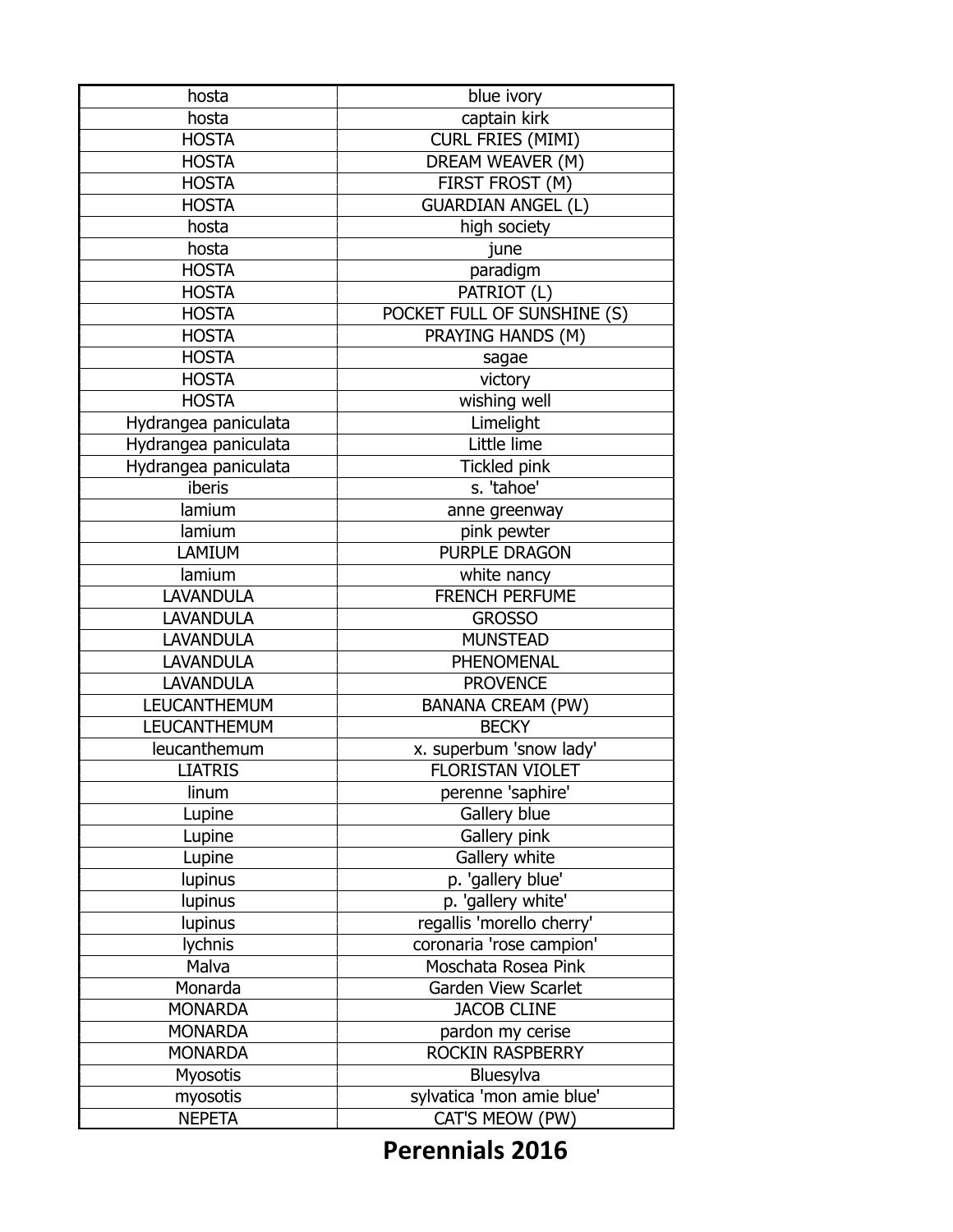| <b>NEPETA</b>     | <b>PURRSIAN BLUE</b>          |
|-------------------|-------------------------------|
| oenothera         | m. 'missouriensis'            |
| Paeonia           | Alexander Fleming             |
| Paeonia           | Laura Dessert                 |
| Paeonia           | Red Charm                     |
| Paeonia           | Rosea Plena                   |
| Paeonia           | Shirley Temple                |
| Papaver           | <b>Crimson Red</b>            |
| Papaver           | Prince of orange              |
| <b>PEROVSKIA</b>  | <b>ATRIPLICIFOLIA</b>         |
| Phlox             | Blue moon                     |
| Phlox             | <b>Blue Paradise</b>          |
| Phlox             | David                         |
| Phlox             | Flame pink                    |
| Phlox             | Home fires                    |
| Phlox             | Sherwood Purple               |
| PHLOX PANICULA    | <b>DAVID</b>                  |
| PHLOX PANICULA    | DAVID'S LAVENDER/op.act blush |
| PHLOX PANICULA    | LAURA/bright eyes             |
| PHLOX PANICULA    | PARTY PUNCH/glamour girl      |
| PHLOX PANICULA    | <b>PURPLE RAIN/nicky</b>      |
| PHLOX SUBULATA    | <b>BLUE EMERALD</b>           |
| PHLOX SUBULATA    | <b>EMERALD PINK</b>           |
| PHLOX SUBULATA    | <b>PURPLE BEAUTY</b>          |
| Polemonium        | caerul Blue Peral             |
| primula           | p. 'super nova mix'           |
| Rosa              | John Cabot- Red climber       |
| Rosa              | Ramblin Red- climber          |
| Rosa              | William Baffin- pink climber  |
| Rosa Rugosa       | Alba- white                   |
| Rosa Rugosa       | Rugosa Rose                   |
| Rubus (raspberry) | Caroline                      |
| Rubus (raspberry) | Killarney                     |
| <b>RUDBECKIA</b>  | <b>GOLDSTRUM</b>              |
| Rudbeckia         | Herbstsonne                   |
| <b>SALVIA</b>     | <b>BLACK AND BLUE</b>         |
| <b>SALVIA</b>     | <b>CARADONNA</b>              |
| <b>SALVIA</b>     | <b>CRYSTAL BLUE (PW)</b>      |
| <b>SALVIA</b>     | <b>MAY NIGHT</b>              |
| <b>SEDUM</b>      | ABBEYDORE/carl                |
| <b>SEDUM</b>      | <b>AUTUMN CHARM</b>           |
| <b>SEDUM</b>      | RED CAULI/mr goodbud          |
| sedum             | s. 'voodoo'                   |
| sedum             | acre 'gold moss'              |
| sedum             | s. 'dragon's blood'           |
| SEMPERVIVUM       | <b>ASSORTED ROSETTES</b>      |
| stachys           | b. 'lamb's ear'               |
| <b>TROLLIUS</b>   | <b>GOLDEN QUEEN</b>           |
|                   |                               |